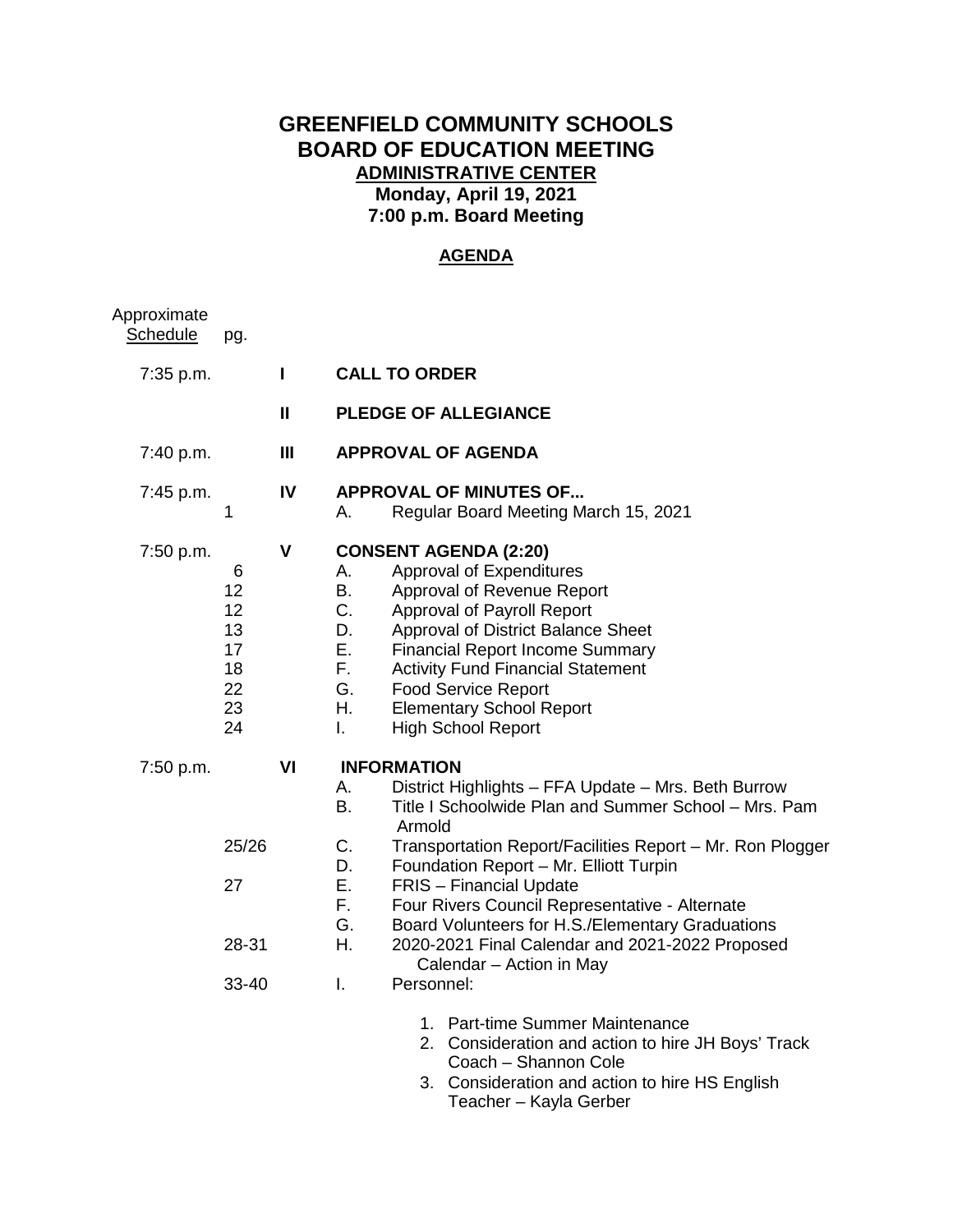|           |       |                   | 4. Accept Resignation of Pee Wee Boys' Head<br>Basketball Coach - Russ Bishop<br>5. Accept Resignation of JH Head Boys' Basketball<br>Coach - Tony Albrecht<br>6. Accept Resignation of JH Asst. Boys' Basketball<br>Coach - Russ Bishop<br>7. Accept Retirement of JH Social Science Teacher -<br><b>Todd Graham</b><br>8. Approve JH Track Volunteer Coach - Christine                                                                                                                                                                                                                                                                                                                                                                                                                                                                                        |
|-----------|-------|-------------------|-----------------------------------------------------------------------------------------------------------------------------------------------------------------------------------------------------------------------------------------------------------------------------------------------------------------------------------------------------------------------------------------------------------------------------------------------------------------------------------------------------------------------------------------------------------------------------------------------------------------------------------------------------------------------------------------------------------------------------------------------------------------------------------------------------------------------------------------------------------------|
|           | 41    |                   | Lansaw<br>IASB Conference -- November 2021<br>J.<br>K.<br><b>IESA Renewal 2021</b><br>Consideration and action on bus bid<br>L.<br>М.<br>Consideration and action on Football field lighting bid                                                                                                                                                                                                                                                                                                                                                                                                                                                                                                                                                                                                                                                                |
| 7:55 p.m. |       | VII               | <b>OPPORTUNITY FOR CITIZENS TO SPEAK**</b>                                                                                                                                                                                                                                                                                                                                                                                                                                                                                                                                                                                                                                                                                                                                                                                                                      |
| 8:00 p.m. |       | <b>VIII</b><br>Α. | <b>EXECUTIVE SESSION</b><br>For the purpose of considering the appointment, employment,<br>compensation, discipline, performance, or dismissal of specific<br>employees or any other issues that may be properly considered<br>under executive session rules.                                                                                                                                                                                                                                                                                                                                                                                                                                                                                                                                                                                                   |
| 8:20 p.m. | 33-40 | IX                | <b>ACTION ITEMS</b><br>Personnel:<br>А.<br>1. Authorize Superintendent to Post for Part-time Summer<br>Maintenance<br>2. Consideration and action to hire JH Boys' Track Coach<br>- Shannon Cole<br>3. Consideration and action to hire HS English Teacher -<br>Kayla Gerber<br>4. Accept Pee Wee Boys' Head Basketball Coach<br>Resignation - Russ Bishop<br>5. Accept Resignation of JH Head Boys' Basketball Coach<br>- Tony Albrecht<br>6. Accept Resignation of JH Asst. Boys' Basketball Coach<br>- Russ Bishop<br>7. Accept Retirement of JH Social Science Teacher -<br><b>Todd Graham</b><br>8. Approve JH Track Volunteer Coach - Christine Lansaw<br>Approve Bids (Dairy and Refuse Collection)<br>В.<br>C.<br>Authorize Board Members, Superintendent, and/or other<br>District Staff to attend the IASB Conference in Chicago in<br>November, 2021 |
|           | 41    |                   | Consideration and action upon Facilities Report<br>D.<br>Е.<br>Approve IESA Renewal 2021<br>F.<br>Consideration and action on bus bid<br>G.<br>Consideration and action on FB Field Lighting Bid                                                                                                                                                                                                                                                                                                                                                                                                                                                                                                                                                                                                                                                                |

H. Approve Title I Schoolwide Plan